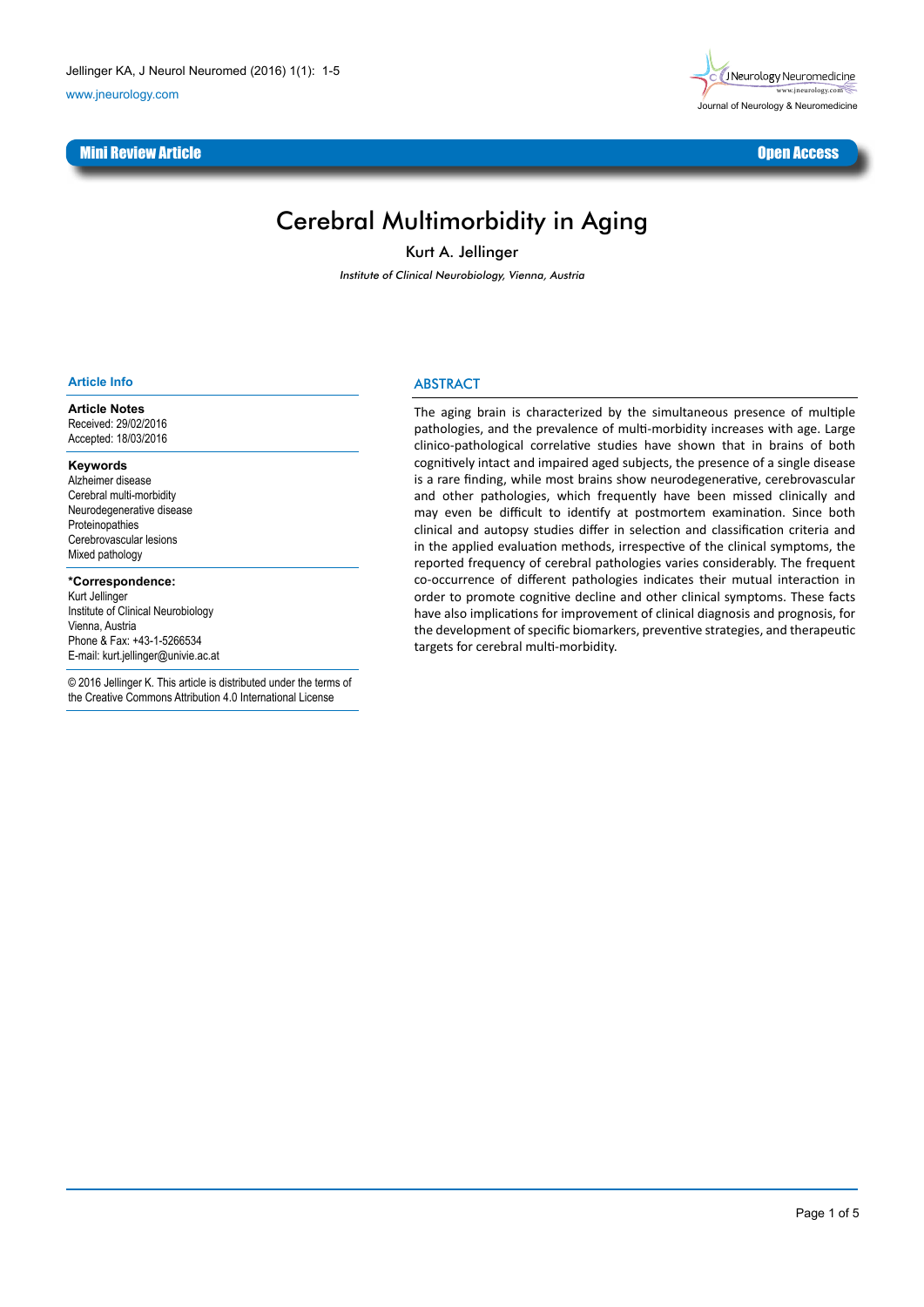Due to increased life expectancy, understanding of age-associated disorders including cognitive decline is becoming more and more important, since the prevalence and incidence of dementia increase exponentially with age. Worldwide, the prevalence of dementia is projected to increase from about 46.8 million in 2015 to 135 million in  $2050<sup>1</sup>$ . Most of the estimated increases in prevalence are predicted to occur in low-income countries, for which adequate funding to invest in dementia research is urgently needed in order to tackle this major public health and socio-economic problem that threatens to become the scourge of our century<sup>2</sup>.

There are many causes of cognitive impairment and other age-related neurological symptoms. Although Alzheimer disease (AD) and other neurodegenerative disorders that are caused by deposition of misfolded proteins (proteinopathies) are most prevalent in aged people, about two-thirds of aged human brains contain substantial non-Alzheimer pathology<sup>3-5</sup>. Cognitively intact elderlies may show substantial AD-related pathology, while in the oldestold group (age  $80+years$ )<sup>6,7</sup>, much of cognitive decline may not be due to common neurodegenerative pathologies<sup>8,9</sup>, but to multiple pathologies<sup>10</sup>. Co-occurrence of AD and non-AD type proteinopathies or other superimposed pathologies, in particular cerebrovascular lesions, are frequently occurring in the brains of both cognitively unimpaired and impaired aged individuals, whereas the presence of a single disease is rather the exception than the rule<sup>11-14</sup>. Multiple pathologies are suggested to interact in promoting cognitive and other clinical symptoms in the aged<sup>5,14,15</sup>. AD, in particular, often presents with comorbid processes, including cerebrovascular disease, Lewy body (LB) pathology, argyrophilic grain disease (AGD), transactivation response DNA binding protein 43 (TDP-43), hippocampal sclerosis, and other non-AD pathologies5,14,16-18. Many of these lesions may have been missed clinically despite modern diagnostic criteria<sup>19</sup> and could not be identified at postmortem examination without modern morphological and molecular-biological analyses using revised guidelines for the neuropathological diagnosis of major brain diseases $20-22$ .

## **Neurodegenerative disorders**

The frequency of neurodegenerative lesions in different studies has been summarized recently<sup>5</sup>. ADrelated pathology, previously suggested to be the most frequent type of cerebral lesions in the elderly, according to the statistical evaluation of 12 community-based studies, based on Braak, CERAD and NIA criteria, ranged from 19 to 67%, while in other studies AD pathology occurred between 42 and  $100\%$ <sup>23</sup>. The disparate results are due to different methods of evaluation, variable age, and differences in cardiovascular and other risk factors (diabetes mellitus, hypertension, atrial fibrillation, etc) $5,14$ .

The frequency of "pure" AD corresponding to Braak neuritic stages V and VI without essential concomitant pathologies, ranged from 12 to 72% but was only 41% in a consecutive hospital-based autopsy series of 1,700 elderly demented patients<sup>24</sup>. There are several subtypes of AD that differ in clinical presentation, neuroimaging and distribution of tau pathology<sup>25-27</sup>, which, however, would not have been identified by only semi-quantitative methods<sup>17</sup>. The second most common neurodegenerative disorder is characterized by Lewy ( $\alpha$ -synuclein) pathology with a range between 6 and 39%, but its evaluation depending on the use of immunohistochemistry and classification criteria of LB disorders varied considerably<sup>28</sup>. A combination of AD pathology with Lewy pathology was seen in 9 to 28%. In DLB, that is characterized by  $\alpha$ -synuclein pathology, A $\beta$ pathology was found in 95%, considerable tau pathology in 55%, various degrees of cerebrovascular pathology in 75%, and co-localization between hyperphosphorylated tau and  $\alpha$ -synuclein was observed<sup>29</sup>. However, both the amount and the topographical distribution of pathological protein aggregates (fibrillary tangles vs. LBs) differ between distinct clinical phenotypes<sup>30</sup>. Moreover, the presence of LBs in clinically healthy elders, referred to as incidental Lewy body disease (iLBD) and suggested as a precursor/preclinical form of Parkinson disease (PD), lacks pathological symptoms due to a sub-threshold pathology<sup>31</sup>. The clinical presentation of other neurodegenerative diseases, such as multiple system atrophy (MSA), progressive supranuclear palsy (PSP), frontotemporal lobar degeneration (FTLD), Pick disease, etc. that have been reported in a subset of elderly subjects (usually below 5-10%) varies in relation to concomitant pathologies<sup>32</sup>.

## **Vascular pathologies**

Cerebrovascular pathologies have been reported in 50- 85% of elderly subjects, but due to lack of clearly defined assessment criteria<sup>33</sup>, they show a large range of frequencies. Their spectrum ranges from large cerebral infarcts due to large vessel disease (multi-infarct encephalopathy) to cortical microinfarcts, subcortical lacunes, microhemorrhages and white matter lesions due to cerebral small vessel disease  $(SVD)^{34-36}$ . A recent study indicated that in AD patients the presence of white matter hyperintensities is associated to the severity of cortical tau load rather than to SVD<sup>37</sup>. Subcortical lacunes and microinfarcts appear to be the most common features of cognitive impairment, but may not be associated with an increased burden of AD pathology<sup>38</sup>. Recent emphasis on co-morbidity of AD and cerebrovascular pathology observed in 30-60% of aged brains indicates an association between both types of lesions, but their relative impact is under discussion $18,39$ . In cases with subclinical AD, critically located vascular lesions or cortical microinfarcts can worsen cognitive impairment due to a synergistic interaction between both pathologies, while in advanced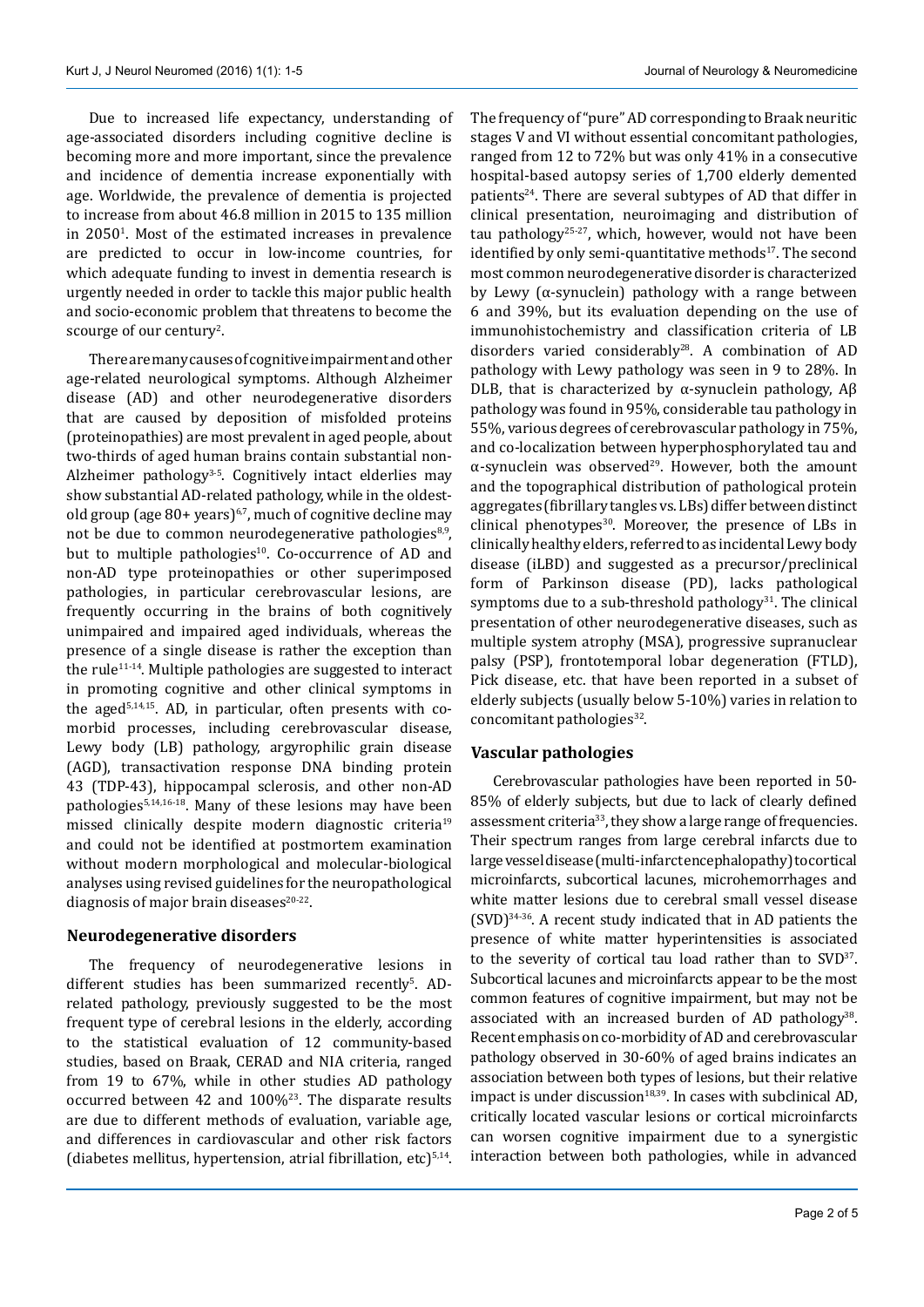or full-blown stages of AD, concomitant small vascular lesions may not significantly influence the progression of cognitive decline that is essentially related to the severity and extent of AD pathology<sup>39,40</sup>. In general, both vascular and AD-type pathologies are considered to be independent of each other, but may have additive or synergistic effect $8,40$ . Cerebrovascular disease as a common finding in aged brains is more common in AD than in other neurodegenerative disorders and lowers the threshold for dementia due to AD or synuclein pathologies $41$ . These and other data suggest that cerebrovascular disease and AD are interrelated and that common etiological and reciprocally synergistic pathophysiological mechanisms promote both vascular and AD-related pathologies $42$ . "Pure" vascular dementia/ cognitive impairment without additional lesions is rare, for example 12.3% decreasing prevalence in the oldest old population<sup>43</sup>.

### **Mixed pathologies**

Although no standardized criteria for mixed dementia are currently available, this neuropathological diagnosis can be made if more than one disease or type of lesions is detected at postmortem examination<sup>44</sup>. The most frequent form is the simultaneous presence of both AD and cerebrovascular lesions or any other pathology such as LB pathology, AGD, or hippocampal sclerosis. Depending on the definition of mixed dementia/pathologies, its prevalence ranges from 10 to 93% 14 and increases with  $age<sup>13,14,45</sup>$ . Many studies emphasized multiple pathologies in non-demented elderly subjects, although the burden of brain lesions and co-morbidities varied widely within and across studies<sup>46,47</sup>. However, most of these lesions did not increase the probability of the co-occurrence of other lesions, while the number of coincidental pathologies correlated significantly with AD-related changes-both increasing due to brain aging $23$ .

The high prevalence of multiple pathologies in the aged brain reflects the simultaneous presence of a distinct neurodegenerative disease and of age-related changes that are not directly associated but may influence each other<sup>10</sup>. The high prevalence of cerebrovascular lesions in aged brains mirrors the frequency of vascular disease in elderly subjects but does not preclude the possibility that vascular lesions may lower the threshold for overt clinical dementia39. Simultaneous presence of a neurodegenerative disease with age-associated brain changes may be documented by the co-occurrence of AD pathology in Lewy body disorders, including co-localization of α-synuclein and tau epitopes in LBs and in neurons of the amygdaloid nucleus $48$ . This suggests that LB formation is triggered, at least in part, by AD pathology, although recent analyses of mixed AD/DLB cases showed differences in both the amount and topographical distribution of pathological aggregates among the clinical subtypes<sup>30</sup>.The high prevalence of mixed pathologies supports the notion that a combination of cerebral lesions often has a cumulative effect and, if reaching the individual threshold for cognitive impairment, manifests as clinical dementia23,49. It should be emphasized that for the concept of multi-morbidity of the aging brain, both AD-related and non-AD- pathologies should be evaluated in detail in order to elucidate their clinical impact $32,50$ . For instance, the clinical relevance and quantification of deep white matter lesions is controversially discussed and, since routine histological<br>assessment may underrate subcortical pathology, assessment may underrate subcortical pathology, application of postmortem MRI was recommended as a tool for their detection<sup>51</sup>.

### **Conclusion and future perspectives**

Currently, the diagnosis of the most important brain diseases is based on semiquantitative scoring of the neuropathological hallmarks, eg., neurofibrillary tangles, amyloid and neuritic plaques, LBs, TDP-43 and other protein inclusions, microinfarcts, microbleeds, white matter lesions, neuronal loss or gliosis, the criteria for most of which have recently been standardized<sup>20,33,52</sup>. New methods are currently being developed which enable high-throughput quantitative assessment of pathological lesions that will enable the identification of new clinico-pathological phenotypes and reflect cerebral multi-morbidity of the aging brain. These methods of automated quantitative assessment, used in routine neuropathological diagnosis, provide a rough estimation of the amount of pathologies present in the brain. However, due to considerable overlap, these changes may fail to distinguish between cognitively intact subjects from those with preclinical disorders<sup>53,54</sup>. Additional challenges arise from the frequent coexistence of various pathologies in the aging brain which may have additive or synergistic effects (Figure 1)55. These interactions between pathological



**Figure 1**: Multiple pathologies in the aging brain. *Full arrows* point towards the characteristic neuropathology of the respective disease, while *dotted arrows* point towards neuropathological lesions that are frequently seen in addition to the main pathological hallmark lesions. Approximate percentages are encircled. *AD* Alzheimer's disease, *LBD* Lewy body diseases, *FTLDTDP* frontotemporal lobar degeneration with TDP-43 pathology, VaD vascular dementia. dementia<sup>55</sup>.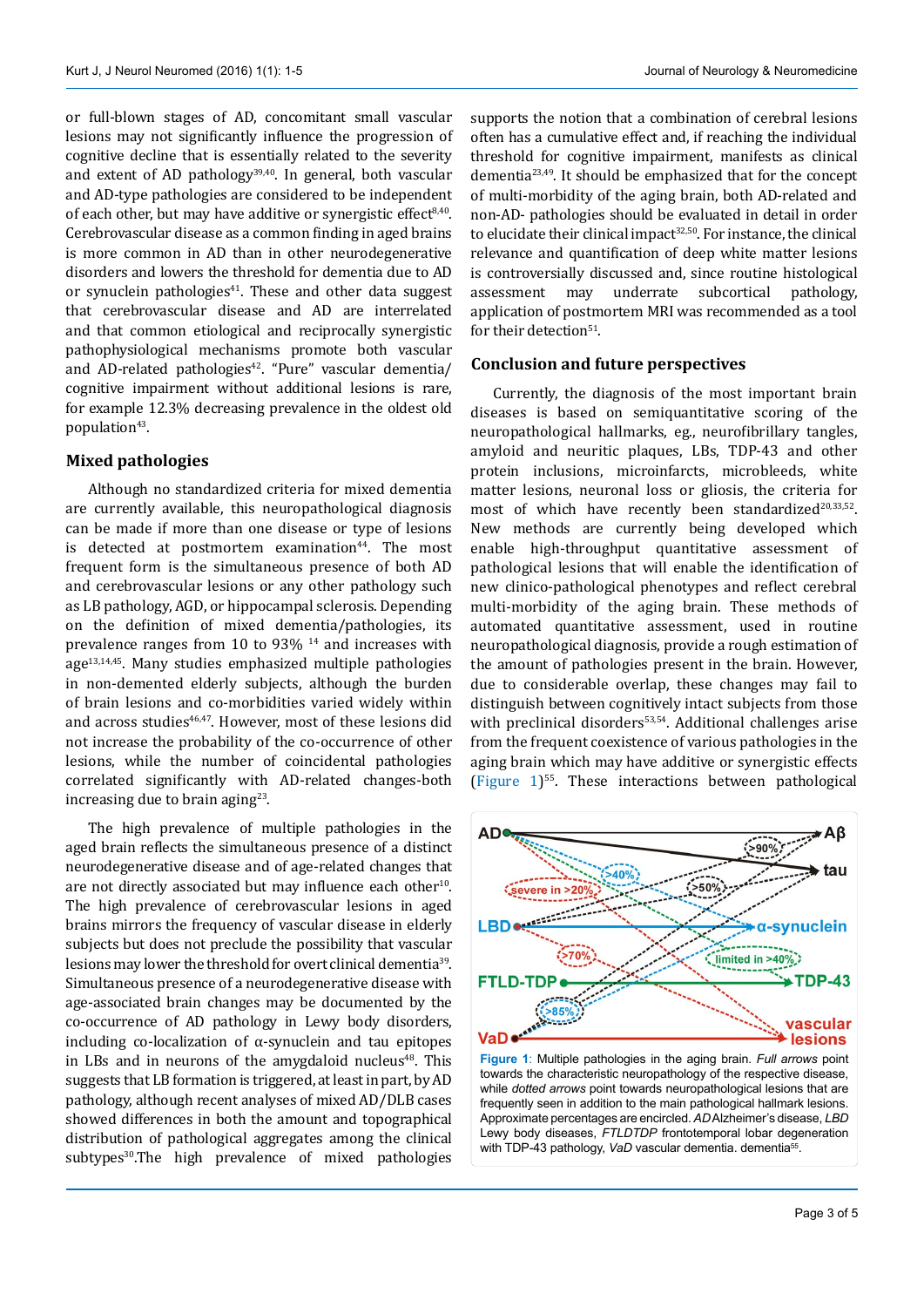proteins in accelerating neuropathology and cognitive decline due to overlap between synucleinopathies, tauopathies and other proteinopathies have been summarized recently<sup>14,56,57</sup>. Community-based studies have shown that complex constellations of underlying pathologies may lead to cognitive decline and other clinical symptoms the prevalence of which increases with age. The role of cardiovascular and other risk factors for the development of AD-related and mixed cerebral pathologies and their clinical relevance need further elucidation. It is hoped that future studies will identify specific clinical signs or biomarkers that more specifically point toward underlying pathologies with respect to both their quality and quantity. Harmonized studies using modern molecularpathological and quantitative methods are warranted to allow an accurate stratification of patients in view of the freqent co-occurrence of multiple different pathologies and to elucidate possible interaction between different pathological processes in the aging brain as a basis for future neuroprotection and successful treatment.

#### **Conflicts of interests**

The author has no potential conflicts of interests to disclose.

#### **Acknowledgements**

The study was supported in part by the Society for the Promotion of Research in Experimental Neurology, Vienna, Austria. The author thanks Mr. E. Mitter-Ferstl, PhD, for secretarial and computer work.

#### **References**

- 1. Prince M, Bryce R, Albanese E, Wimo A, Ribeiro W, Ferri CP. The global prevalence of dementia: a systematic review and metaanalysis. Alzheimers Dement. 2013; 9:63-75.
- 2. The Lancet N. Great expectations for dementia research. Lancet Neurol. 2016.
- 3. Nelson PT, Jicha GA, Schmitt FA, Liu H, Davis DG, Mendiondo MS, et al. Clinicopathologic correlations in a large Alzheimer disease center autopsy cohort: neuritic plaques and neurofibrillary tangles "do count" when staging disease severity. J Neuropathol Exp Neurol. 2007; 66:1136-1146.
- 4. Jellinger KA. Neuropathology of dementia disorders. J Alzheimers Dis Parkinsonism. 2014; 4:1-17.
- 5. Rahimi J, Kovacs GG. Prevalence of mixed pathologies in the aging brain. Alzheimers Res Ther. 2014; 6:82.
- 6. Dolan, D, Troncoso J, Resnick SM, Crain BJ, Zonderman AB, O'Brien RJ. Age, Alzheimer's disease and dementia in the Baltimore Longitudinal Study of Ageing. Brain. 2010; 133:2225-2231.
- 7. Sinka L, Kovari E, Gold G, Hof PR, Herrmann FR, Bouras C, et al. Small vascular and Alzheimer disease-related pathologic determinants of dementia in the oldest-old. J Neuropathol Exp Neurol. 2010; 69:1247- 1255.
- 8. Strozyk D, Dickson DW, Lipton RB, Katz M, Derby CA, Lee S, et al. Contribution of vascular pathology to the clinical expression of dementia. Neurobiol Aging. 2010; 31:1710-1720.
- 9. Boyle PA, Wilson RS, Yu L, Barr AM, Honer WG, Schneider JA, et al. Much

of late life cognitive decline is not due to common neurodegenerative pathologies. Ann Neurol. 2013; 74:478-489.

- 10. Kawas CH, Kim RC, Sonnen JA, Bullain SS, Trieu T, Corrada MM. Multiple pathologies are common and related to dementia in the oldest-old: The 90+ Study. Neurology. 2015; 85:535-542.
- 11. Jellinger KA, Attems J. Prevalence of dementia disorders in the oldestold: an autopsy study. Acta Neuropathol. 2010b; 119:421-433.
- 12. Wang BW, Lu E, Mackenzie IR, Assaly M, Jacova C, Lee PE, et al. Multiple pathologies are common in Alzheimer patients in clinical trials. Can J Neurol Sci. 2012; 39:592-599.
- 13. White LR, Edland SD, Hemmy LS, Montine KS, Zarow C, Sonnen, JA, et al. Neuropathologic comorbidity and cognitive impairment in the Nun and Honolulu-Asia Aging Studies. Neurology. 2016;
- 14. Jellinger KA, Attems J. Challenges of multimorbidity of the aging brain: a critical update. J Neural Transm (Vienna). 2015; 122:505-521.
- 15. Attems J, Jellinger K. Neuropathological correlates of cerebral multimorbidity. Curr Alzheimer Res. 2013a; 10:569-577.
- 16. Echavarri C, Burgmans S, Caballero MC, Garcia-Bragado F, Verhey FR, Uylings HB. Co-occurrence of different pathologies in dementia: implications for dementia diagnosis. J Alzheimers Dis. 2012; 30:909- 917.
- 17. Attems J, Neltner JH, Nelson PT. Quantitative neuropathological assessment to investigate cerebral multi-morbidity. Alzheimers Res Ther. 2014; 6:85.
- 18. Chui HC, Ramirez-Gomez L. Clinical and imaging features of mixed Alzheimer and vascular pathologies. Alzheimers Res Ther. 2015; 7:21.
- 19. Gaugler JE, Ascher-Svanum H, Roth DL, Fafowora T, Siderowf A, Beach TG. Characteristics of patients misdiagnosed with Alzheimer's disease and their medication use: an analysis of the NACC-UDS database. BMC Geriatr. 2013; 13:137.
- 20. Montine TJ, Phelps CH, Beach TG, Bigio EH, Cairns NJ, Dickson DW, et al. National Institute on Aging-Alzheimer's Association guidelines for the neuropathologic assessment of Alzheimer's disease: a practical approach. Acta Neuropathol. 2012; 123:1-11.
- 21. Crary JF, Trojanowski JQ, Schneider JA, Abisambra JF, Alafuzoff I, Arnold SE, et al. Primary age-related tauopathy (PART): a common pathology associated with human aging. Acta Neuropathol. 2014; 128:755-766.
- 22. Kovacs GG. Molecular Pathological Classification of Neurodegenerative Diseases: Turning towards Precision Medicine. Int J Mol Sci. 2016; 17.
- 23. Kovacs GG, Milenkovic I, Wohrer A, Hoftberger R, Gelpi E, Haberler C, et al. Non-Alzheimer neurodegenerative pathologies and their combinations are more frequent than commonly believed in the elderly brain: a community-based autopsy series. Acta Neuropathol. 2013; 126:365-384.
- 24. Jellinger KA. Pathology and pathogenesis of vascular cognitive impairment-a critical update. Front Aging Neurosci. 2013; 5:17.
- 25. Murray ME, Graff-Radford NR, Ross OA, Petersen RC, Duara R, Dickson DW. Neuropathologically defined subtypes of Alzheimer's disease with distinct clinical characteristics: a retrospective study. Lancet Neurol. 2011; 10:785-796.
- 26. Jellinger KA. Neuropathological subtypes of Alzheimer's disease. Acta Neuropathol. 2012; 123:153-154.
- 27. Whitwell JL, Dickson DW, Murray ME, Weigand SD, Tosakulwong N, Senjem ML, et al. Neuroimaging correlates of pathologically defined subtypes of Alzheimer's disease: a case-control study. Lancet Neurol. 2012; 11:868-877.
- 28. Aho L, Parkkinen L, Pirttila T, Alafuzoff I. Systematic appraisal using immunohistochemistry of brain pathology in aged and demented subjects. Dement Geriatr Cogn Disord. 2008; 25:423-432.